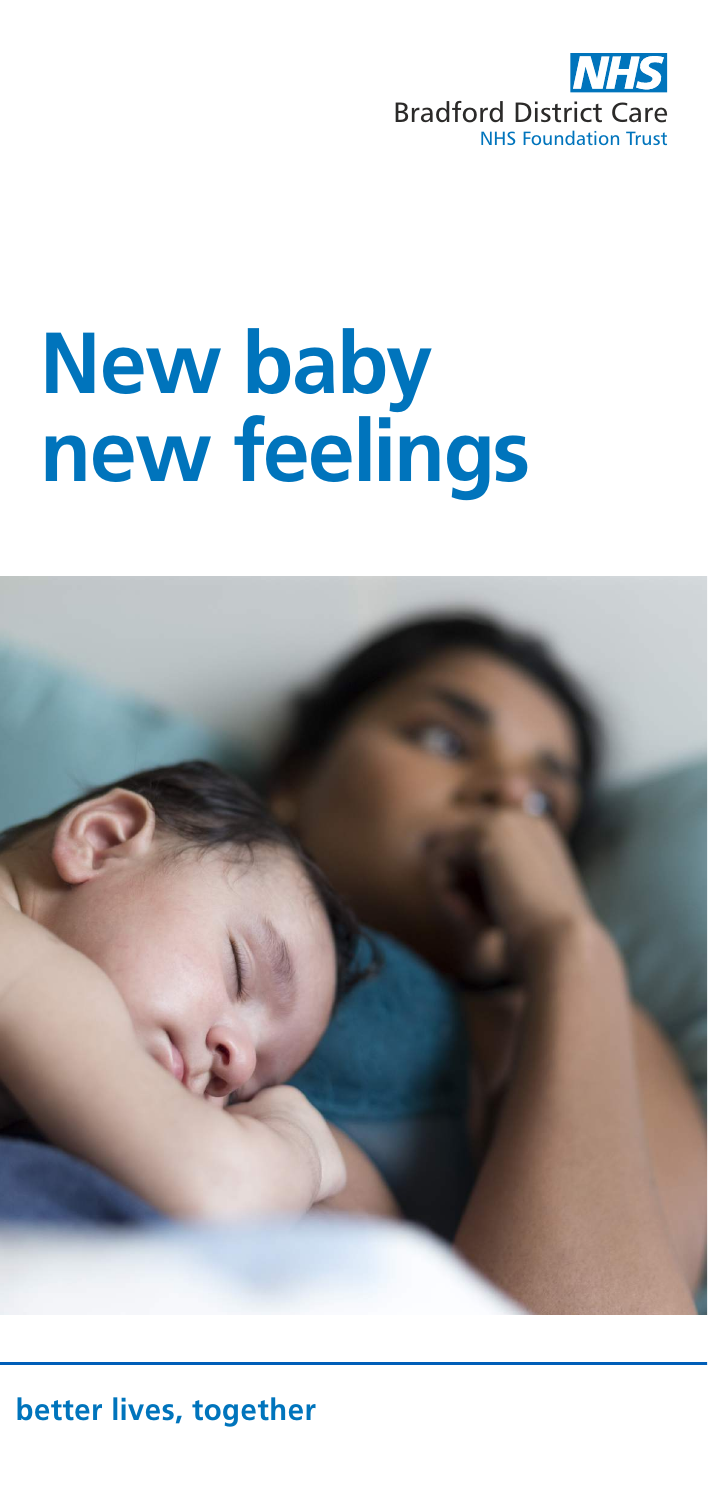# **New baby new feelings**

#### **The feelings associated with postnatal depression and anxiety include:**

- A persistent feeling of sadness and low mood.
- Loss of interest in the world around you and no longer enjoying things that used to give you pleasure.
- Lack of energy and feeling tired all the time.
- Trouble sleeping at night and feeling sleepy during the day.
- Feeling that you're unable to look after your baby.
- Problems concentrating and making decisions.
- Loss of appetite or an increased appetite (comfort eating).
- Feeling agitated, irritable or very apathetic (you "can't be bothered").
- Feelings of guilt, hopelessness and self-blame.
- Difficulty bonding with your baby with a feeling of indifference and no sense of enjoyment in his or her company.
- Frightening thoughts for example about hurting your baby; these can be scary, but they're very rarely acted upon.
- Thinking about suicide and self-harm.
- Constant worry.
- Feeling that something bad is going to happen.
- Racing thoughts.
- Disturbances of sleep and appetite.
- Inability to sit still.
- Physical symptoms like dizziness, hot flashes, and nausea.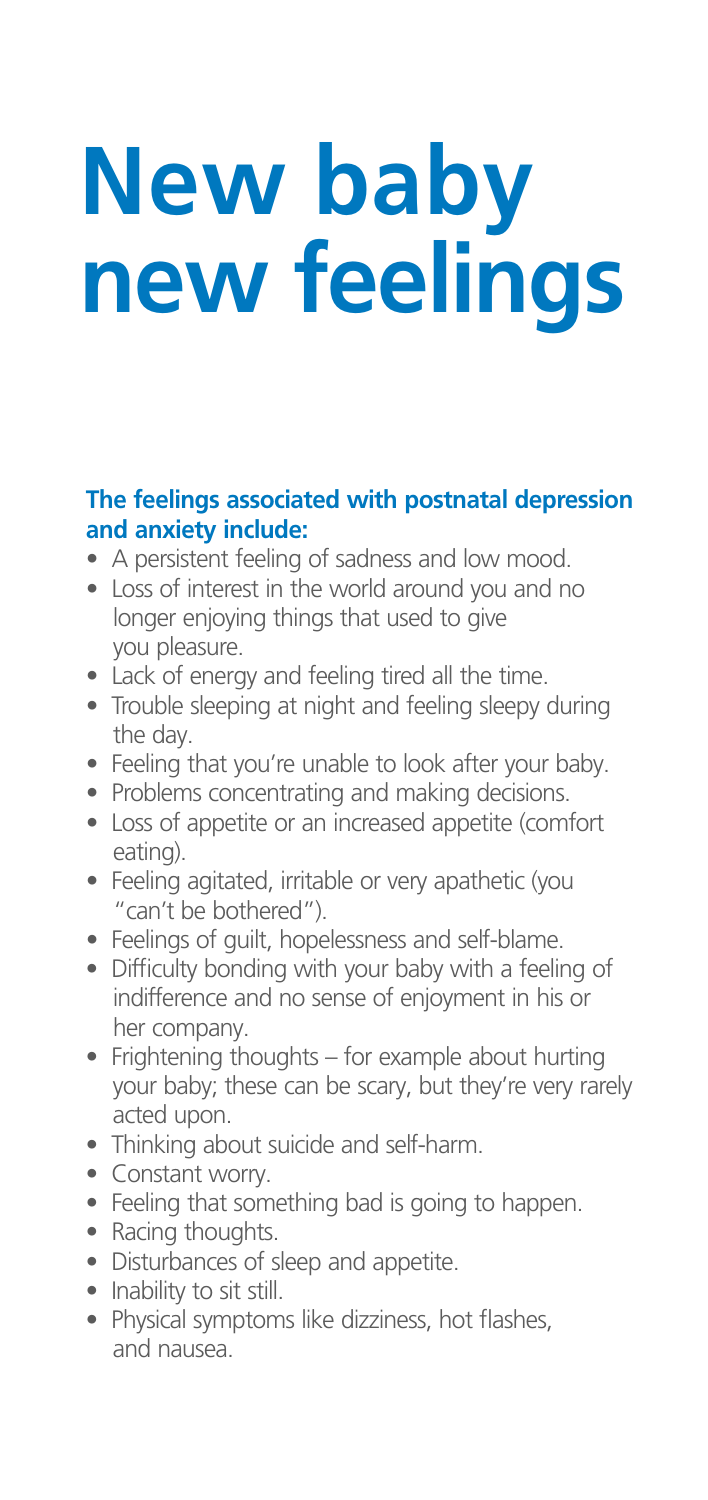#### **Asking for help**

If you (or someone close to you) are worried about how you're feeling, talk to your health visitor, midwife or doctor. They will be able to discuss with you what could be done to help. This may include talking to a therapist, a referral to a mental heath team, support/social groups or antidepressant medication, all of which can help you to feel more able to cope with you difficult feelings.

You're more likely to feel better if you seek support. Asking for help is best for you and your baby. It won't make you a bad mother and it won't mean you've failed.

Whether you feel a little low or you're wondering whether you've postnatal depression or anxiety it's important to take care of yourself. Taking care of yourself will make things better for you and your baby.

#### **Rest**

Rest is vital for keeping you healthy. What activities do you find truly restful? When could you do one or two of them?





### **better lives, together**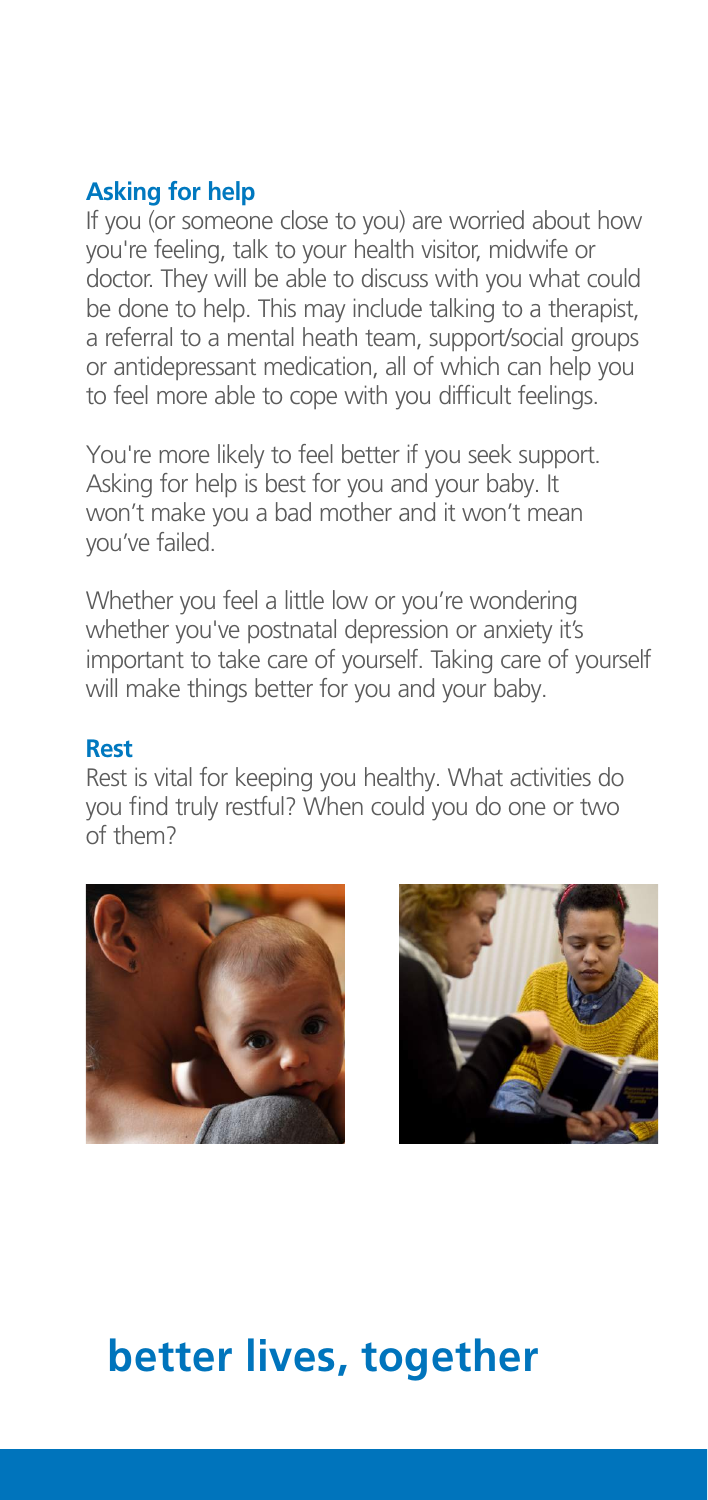#### **Relax**

Wear warm clothes and make sure you're sitting or lying comfortably. Start by breathing slowly in through your mouth. Often when we're not relaxed we breathe quickly. Slowing our breathing can gradually help us feel better. To help check how deeply you're breathing place one hand on your stomach and one on your chest. As you breathe in feel your stomach swell outwards, filling with air and try to keep your chest still. Repeat the deep breaths three times. Close your eyes and begin to visualise a calm scene. See the beauty of the colours of the sky, there is no wind, no sound, complete calm. Allow your mind to create this scene for you, it may be somewhere you know or a place you have created. Allow yourself to relax with this image for a few minutes, keeping your breathing deep and slow. Then stretch your fingers and toes and allow yourself to become aware of the room you're in once again.

#### **Exercise**

Gentle exercise can help you feel less worn out and sleep better. Taking the baby for a walk is good for you both. Also, ensuring you've a balanced diet can help to reduce feelings of depression, especially if you're breast feeding.

#### **Talk**

Sharing your worries and difficulties can ease the pressure they put on you. This could be with a friend, family member, health visitor, midwife, doctor, counsellor or therapist.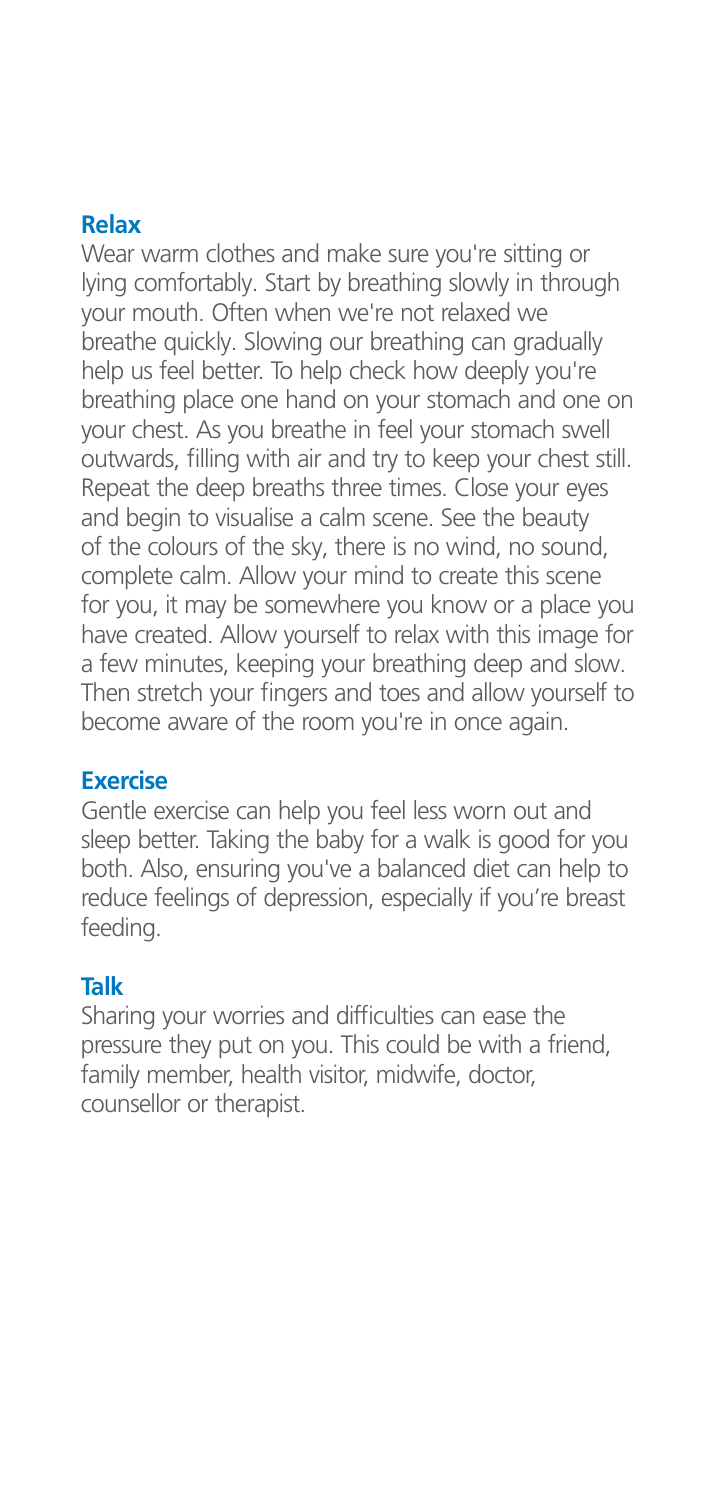#### **Accept help**

Letting other people help with the chores will reduce some of the pressure on you.

#### **Skin to skin contact with your baby**

Holding your baby against your skin will give you the chance to rest and get to know each other. It can help with bonding, releases oxytocin in both of you, which can help you both feel happier, calmer and safer.

#### **Groups**

Building a network of other mums allows you to talk to people who understand about the experiences you're having and will help you feel less alone.

#### **Express yourself**

Notice the feelings you're having and think of ways to let them out. These may be crying, laughing, drawing or writing.

#### **Sleep**

Sleeping when your baby sleeps is a good way to get rest. A trusted friend or family member could look after the baby one night so you can get a much needed full night's sleep.

#### **Something for you**

Take time to do something for you, for example, a bubble bath, a trip out, see a friend. It's not selfish and everyone can benefit.

#### **Relax by breathing**

This method has one simple rule - exhale for double the amount of time you inhale. Put simply, if you breathe in and count to four seconds, you should then slowly exhale and count to eight seconds as you do it. By following this technique, it slows down the heart rate and relaxes the muscles, similar to when the body rests or sleeps and ultimately restores calm.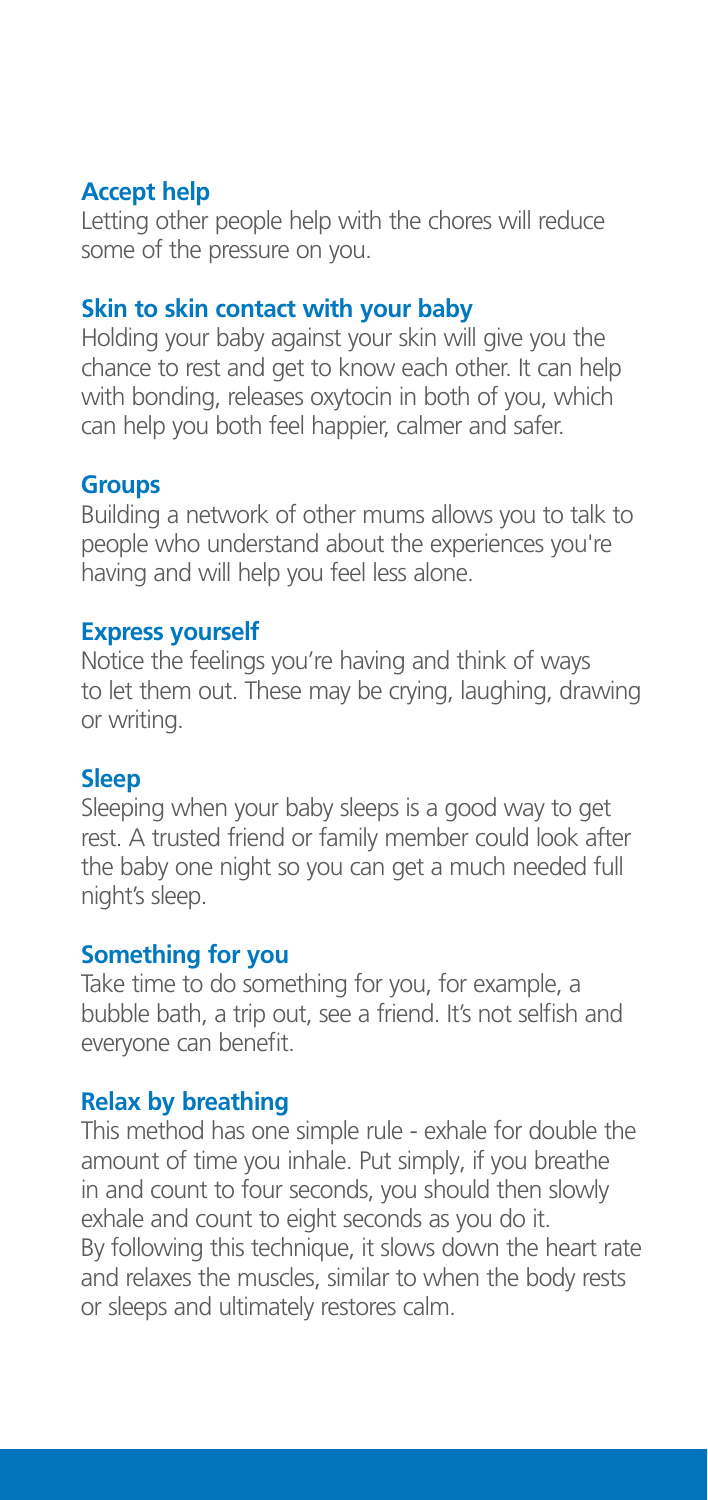

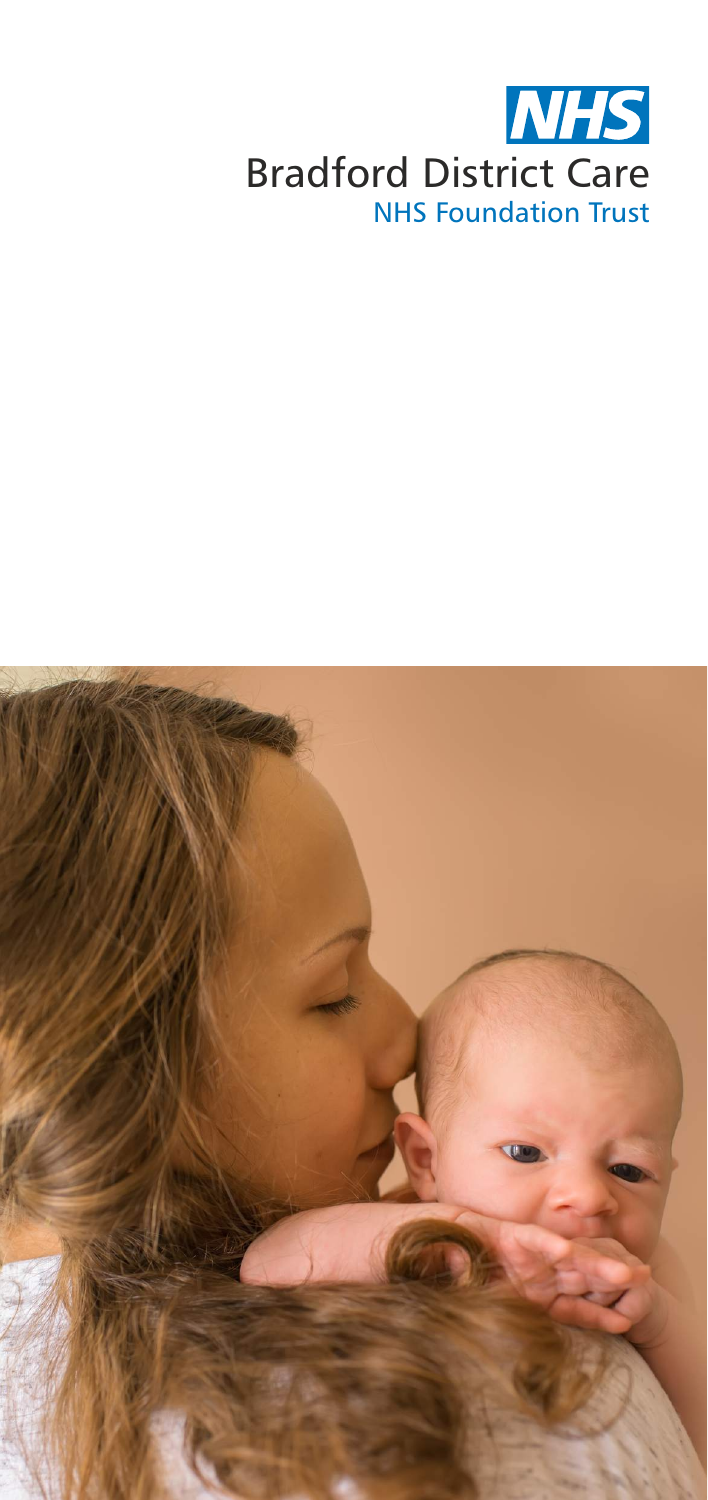#### If you've a partner

#### **Communicate**

Talking with your partner, friends or family member about how you're feeling can help your relationships. Using 'I' instead of 'you' statements can help, e.g. saying 'I feel I am doing more than my fair share' could be more productive than 'you're not doing enough'.

#### **Share and be together**

If you've a partner talk to him/ her about who is responsible for which household and baby jobs to reduce the risk of feeling resentful towards each other. Also, by accepting help from other people you and your partner can have a chance to be alone together to enjoy each other's company.

#### **Stop domestic abuse**

If you're experiencing physical or mental abuse talk to your health visitor or contact Women's Aid.

#### **Start afresh**

Treat each day as a new day. Look at a new day as an opportunity to start afresh, if things have been difficult or overwhelming the day before.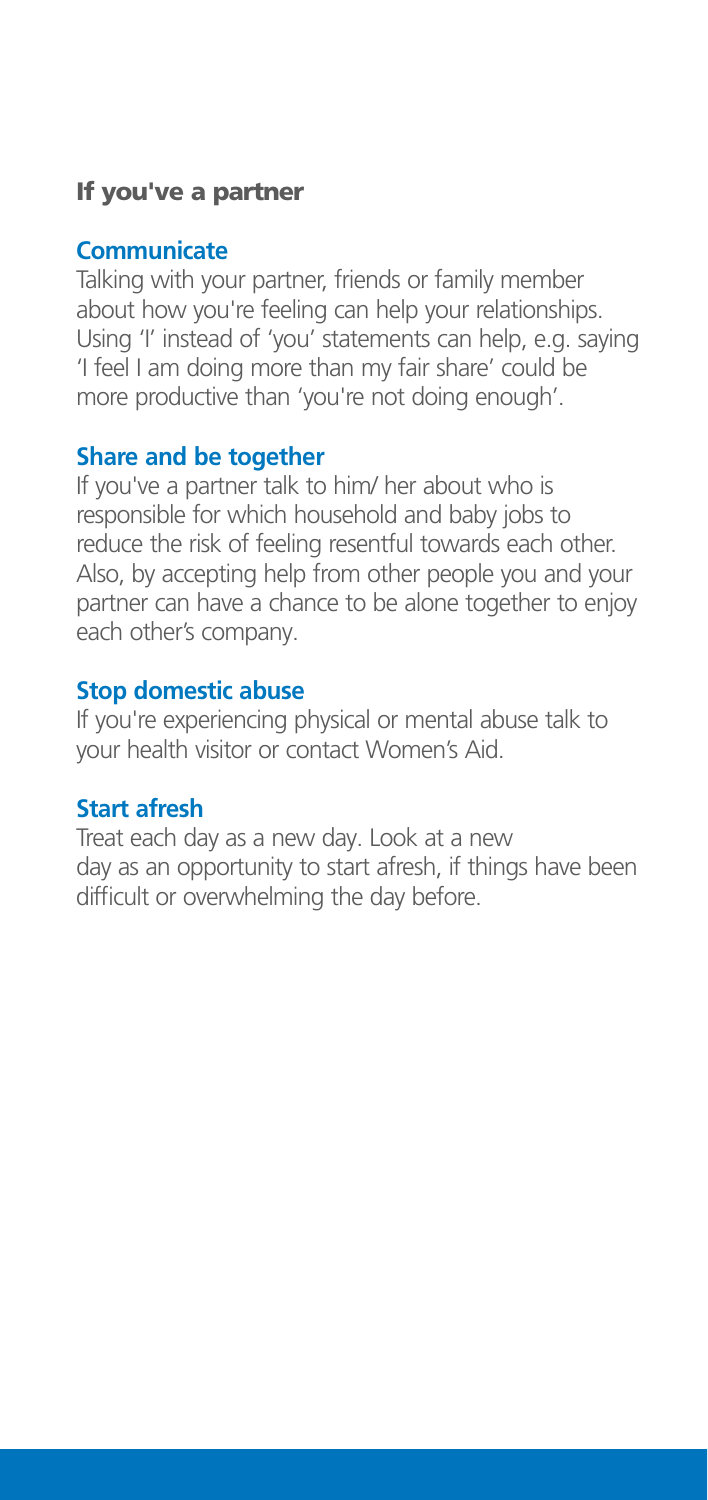

## Having a baby is a time of change. You may experience a mixture of feelings. Perhaps you'll feel overjoyed but later feel overwhelmed. It's normal to have unhappy or anxious feelings as well as happy ones.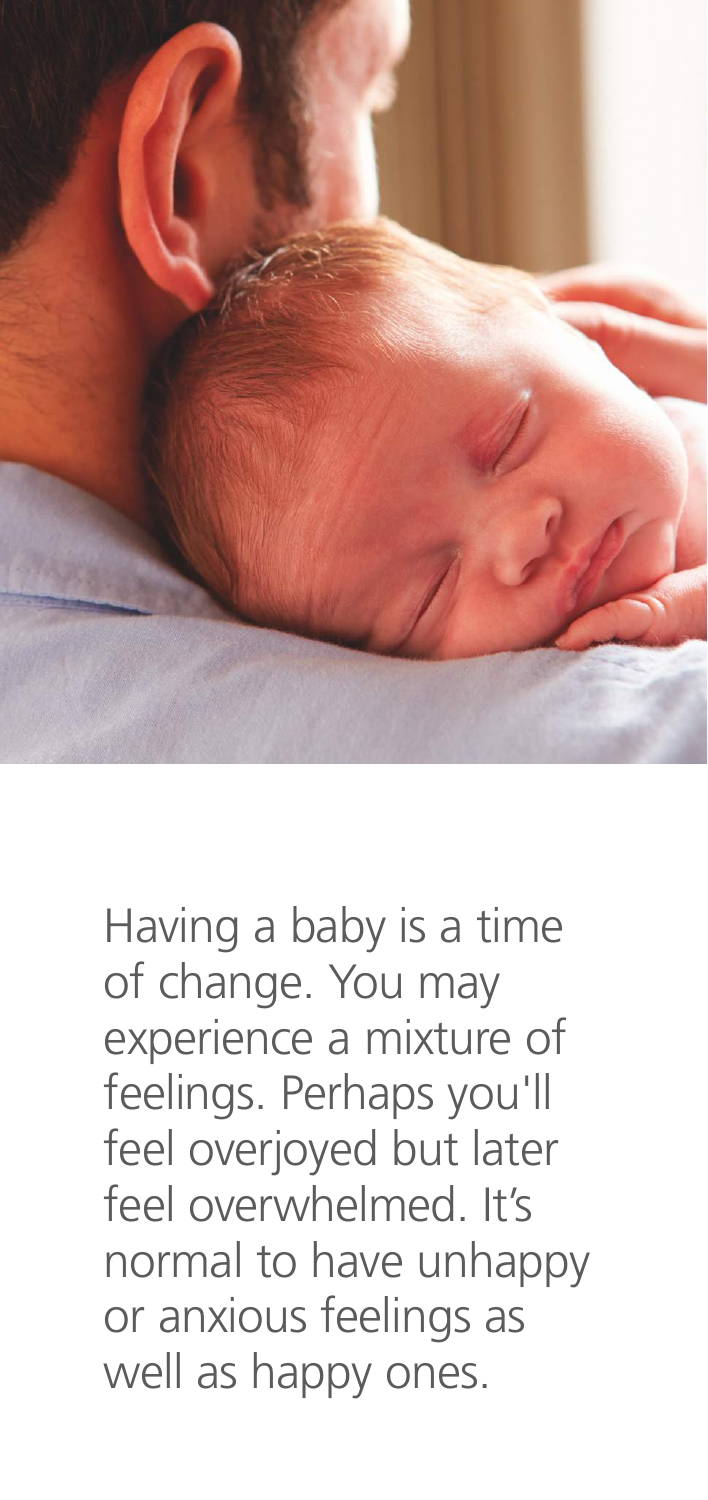It can be hard to imagine the impact that having a baby will have on you. Caring for somebody 24 hours a day, every day, is a huge responsibility. Perhaps you have changed from being a single woman or a couple to becoming a family; you'll need time to adjust to this. If you've a child already you may be surprised by how much impact another baby has on your family and your feelings of coping.

Spending a lot of time alone with the baby can be all-consuming. It can seem difficult to find the time to get dressed let alone be able to go out, yet going out and meeting other people can be very helpful. Make it a priority to do things that stop you feeling isolated.

Remember it's normal to feel tired, confused and find it difficult to cope when you're not having enough sleep. Your baby may want to be with you all the time, and may cry if you put them down even for a very short time. It can be hugely stressful if you find that your baby cries a lot. It can also be very distressing if you want to breastfeed but find it painful or difficult at first.

Some women fall in love with their babies from the moment of birth, and some women find that their love grows slowly over the first few weeks as they get to know and care for their baby. Both ways are normal. If you don't feel anything at all for your baby, or are worried about how you're feeling, talk to your midwife, health visitor or GP.

#### **Seek urgent help**

A small number of women experience very serious symptoms, after their birth including: hallucinations, highly irrational thoughts or extreme agitation. If you've these problems it's very important to seek help immediately by contacting your GP, health visitor, midwife or ring our First Response Service on: 0800 952 1181.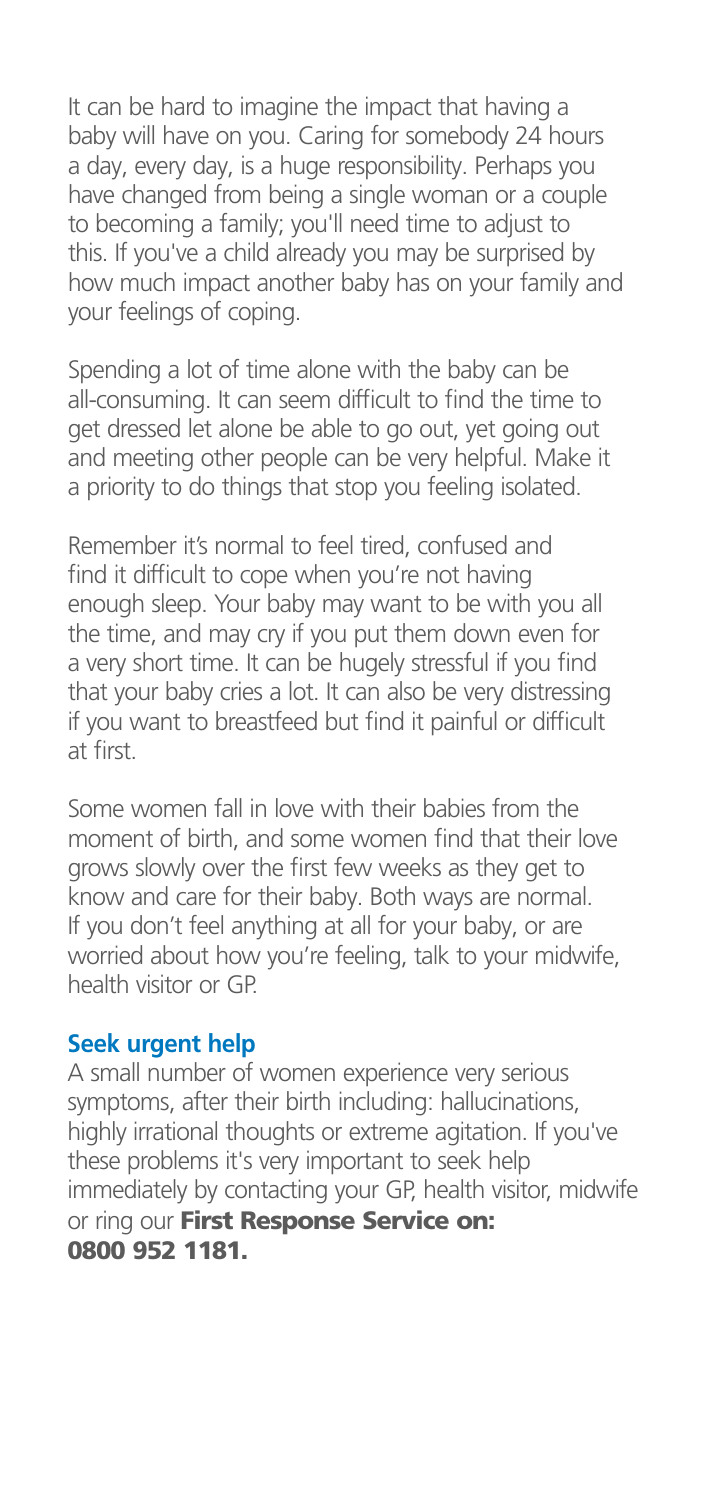#### **Severe mental health issues**

If you have had severe mental health issues in the past tell your GP, health visitor or midwife and ask for a plan to be put in place to support you.

#### **Stress**

Dizziness, racing heart, sweatiness, shortness of breath and shakiness are normal symptoms of stress. they're also indicators that it would be good for you to resolve the issues which are worrying you. Speak to a health professional about services which could help you.

#### **The baby blues**

About half of all mums experience the 'baby blues' which is a feeling of sadness, tearfulness, confusion and anxiety. It comes on a few days after the birth but goes within two weeks.

#### **Birth Trauma**

Some women have a birth experience that they find stays very disturbing. There is a range of help on offer, including a birth debrief and therapeutic interventions.

#### **Postnatal Depression (PND) and Postnatal Anxiety**

Whilst some anxiety or short periods of low feelings are normal, postnatal depression is where you experience a number of difficult feelings over a few weeks of longer. About 10-15% of women experience postnatal depression, and about 11% of women experience anxiety. Ask your health professional for help.

#### **Some reasons why you may feel depressed or anxious after having a baby**

- Difficulties in relationships
- Isolation/Ioneliness
- Unrealistic expectations
- History of depression or anxiety problems
- Realisation of the responsibility of parenthood
- Lack of support
- Childhood experiences
- Recent stressful event
- Changes in hormones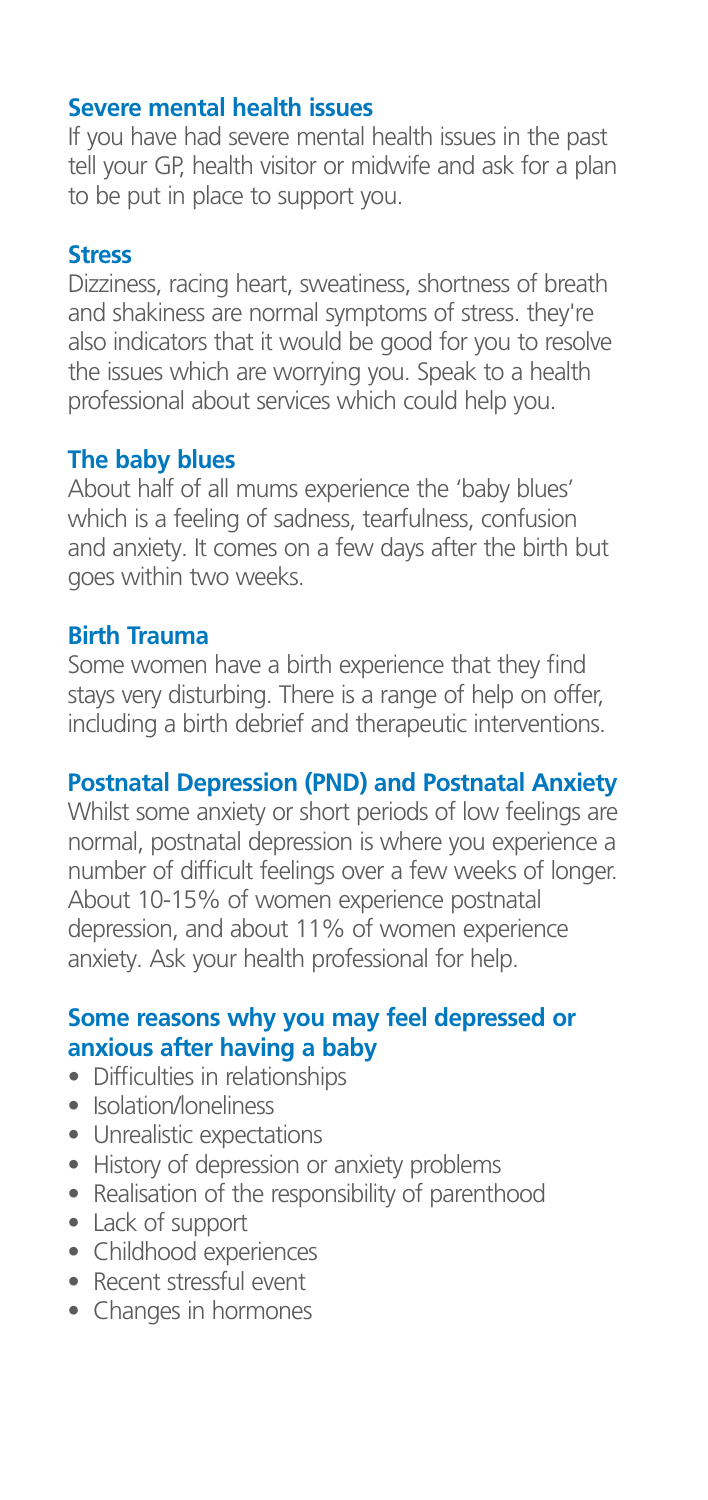Your midwife, health visitor or GP can give you information about free psychological therapy services in your local area. Below are some useful service contacts that might help:

**Bradford District Care NHS Foundation Trust First Response team 0800 952 1181** - this 24/7 service is for people of all ages living in Bradford, Airedale, Wharfedale and Craven who are experiencing a mental health crisis.

#### **Bradford Families' Information Service** -

Tel: 01274 437503 or text FIS on 07781472975 for a call back - can tell you about a children centre near you that can offer advice and support families of children under 5.

**Bradford South Family Hub** 2 Bedale Dr, Bradford · 01274 434940

**Bradford West Family Hub** Farcliffe, 56 Toller Lane, Bradford, BD8 8QH 01274 436700

**Bradford EAST Family Hub** 365 Barkerend Road, Bradford BD3 8QX 01274 437523

#### **Bradford EAST Family Hub**

Braithwaite Grove, Keighley BD22 6JB 01535 618005

#### **Health Visitors**

Your health visiting team is there to support you on your parenting journey. To contact us call 01274 221223. There is also a website with lots of useful information: https://www.betterliveshealthyfuturesbw.nhs.uk

**Women's Aid 0808 2000 247** - advocacy, refuge and support for women and children affected by domestic abuse.

https://www.womensaid.org.uk/information-support/

**Tax Credits - 0345 300 3900** - practical and financial advice tax credit helpline, information, guidance and contacts about tax credit.

**Netmums.com** - this website provides access to a network of mums in your local area.

**Bradford & Airedale Branch of the National Childbirth Trust Charity 0300 330 0700** - provides information, helplines and support groups.

**Citizen's Advice Bureau 03442 451 282** - offering free advice on benefits, work, housing and the law.

**Bradford District Care Trust's Specialist Mother and Baby Mental Health Service - provides advice and** support to women with a history of or current severe mental health issue. Discuss a referral with your health professional. https://www.bdct.nhs.uk/services/specialistmother-baby-mental-health-service/